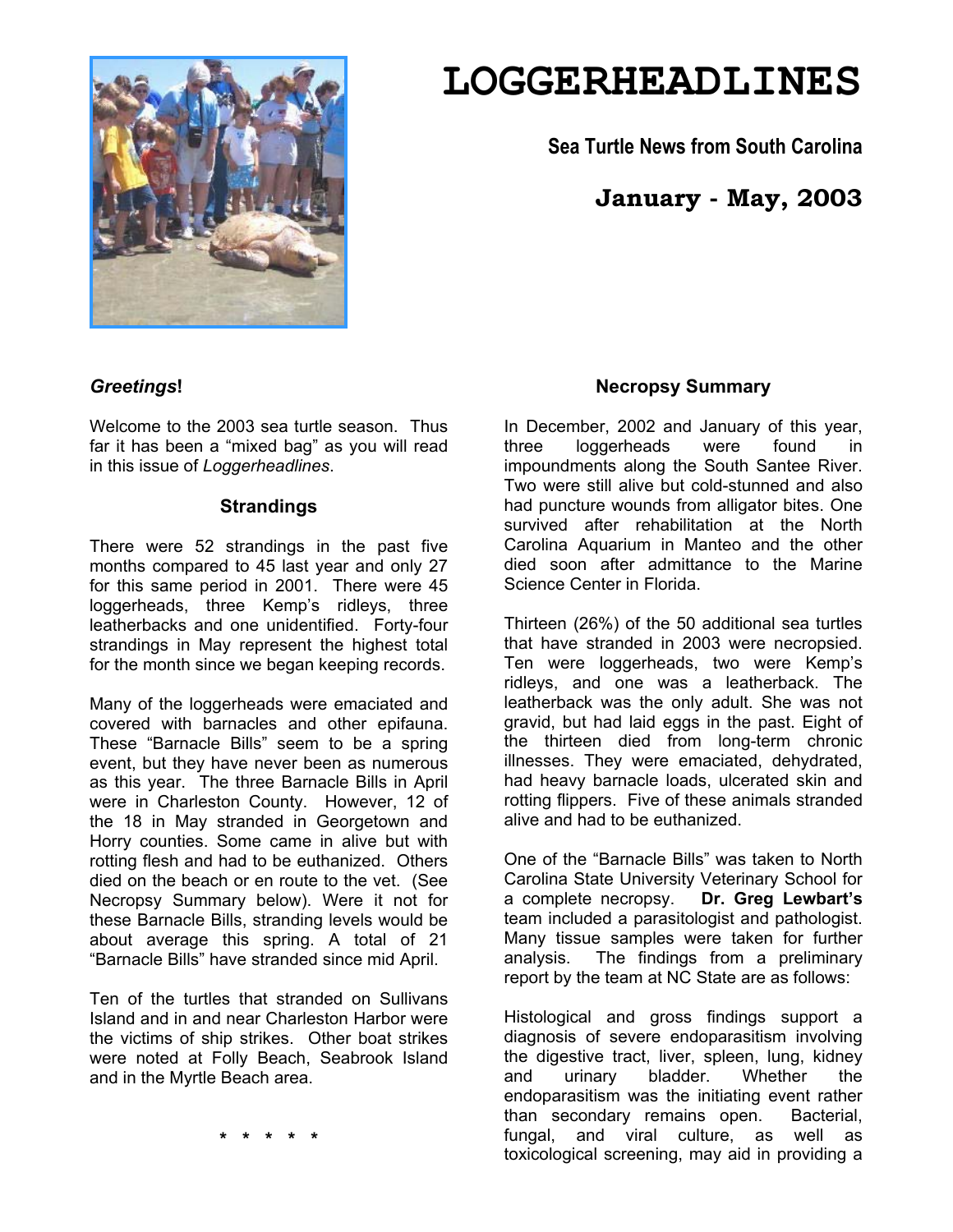better understanding of the cause of this animal's deterioration and in turn provide information for the other turtle mortalities.

The remaining five turtles were in good body condition. Four died from boat strikes and a Kemp's ridley drowned when it became entangled in fishing line attached to an artificial reef ball off the Folly Beach pier

# **Rehabilitation at the SC Aquarium**

"**Edisto Mama**", an adult female loggerhead turtle was released off of Edisto Beach, South Carolina on Wednesday, April 30, 2003. She stranded on September 18, 2002 and was taken to the South Carolina Aquarium for rehabilitation. Her release attracted more than 200 people. When the 240-pound loggerhead turtle stranded on Edisto Beach, **Judy Hartman** and **Merelyn Devers** with the Edisto Beach Loggerhead Turtle Project, **Elaine Freemen** with the Edisto Beach State Park and **Charlotte Hope** with SCDNR came to her rescue. The loggerhead was a "floater" and could not dive under the water.

The turtle was taken to the South Carolina Aquarium where she was under the care of **Tom Sheridan**, DVM, **Bruce Hecker**, and the aquarium husbandry staff. **Dr. David Owens**, Director of the Grice Marine Biology Graduate program at the College of Charleston performed two laparoscopic exams to administer antibiotics into the body cavity and remove the gases that were keeping the turtle afloat. While at the aquarium she gained weight to reach 266 pounds. Once the turtle was able to dive under the water, she was tagged and released.

Four juvenile Kemp's ridley sea turtles arrived at the Aquarium on January 7th. Flying in on a private plane via the Executive Airport (Johns Island), these imports from the northeast had an interesting story: The four turtles were originally found stranded off the coast of Massachusetts in November 2002 suffering from complications of hypothermia, a condition also called "cold-stunning." In this condition they have a lowered ability to fight off diseases, and thus are prone to numerous infections.

In this particular episode, over 100 Kemp's ridley sea turtles were found stranded on outer Cape Cod beaches. The New England Aquarium rescued these turtles, provided first aid, and quickly contacted aquariums across the country to help rehabilitate them. The South Carolina Aquarium took in four of the turtles for long-term rehabilitation, treating them for pneumonia and frostbite. All four turtles made rapid recoveries, virtually doubling in size from their arrival weights. On May  $19<sup>th</sup>$ two were released off Folly Beach and on June  $6<sup>th</sup>$ , the third turtle was released off the Isle Palms. The remaining turtle may be released in early July.

On March 29, a 10-lb. green turtle stranded in Myrtle Beach in the vicinity of  $44<sup>th</sup>$  Ave, N. The many groups who came together to help this little turtle illustrate how logistically complex a rescue can be. The turtle was removed from the beach Saturday morning by the police department and given to the Myrtle Beach State Park staff, which in turn, contacted SCDNR. It was then transported to the South Carolina Aquarium by **Debra Andrews**, DMV, Ark Animal Hospital of Surfside Beach.

The weak and emaciated turtle was admitted to the Aquarium encrusted with a large number of barnacles on the shell, flippers, and head. It was responsive to touch. Over the next few weeks, the turtle made a rapid recovery. Aquarium staff noticed bits of plastic in the turtle's stools, including a large number of shredded plastic pieces, such as bubble wrap, brush bristles, plastic bags, and other unidentified scraps.

The turtle has been PIT tagged, seems clear of gut obstructions, and pending the results from a fungal culture (3-4 weeks), may be ready for release. A site within Charleston Harbor, where small greens are seen in summer, has already been chosen.

**\* \* \* \* \***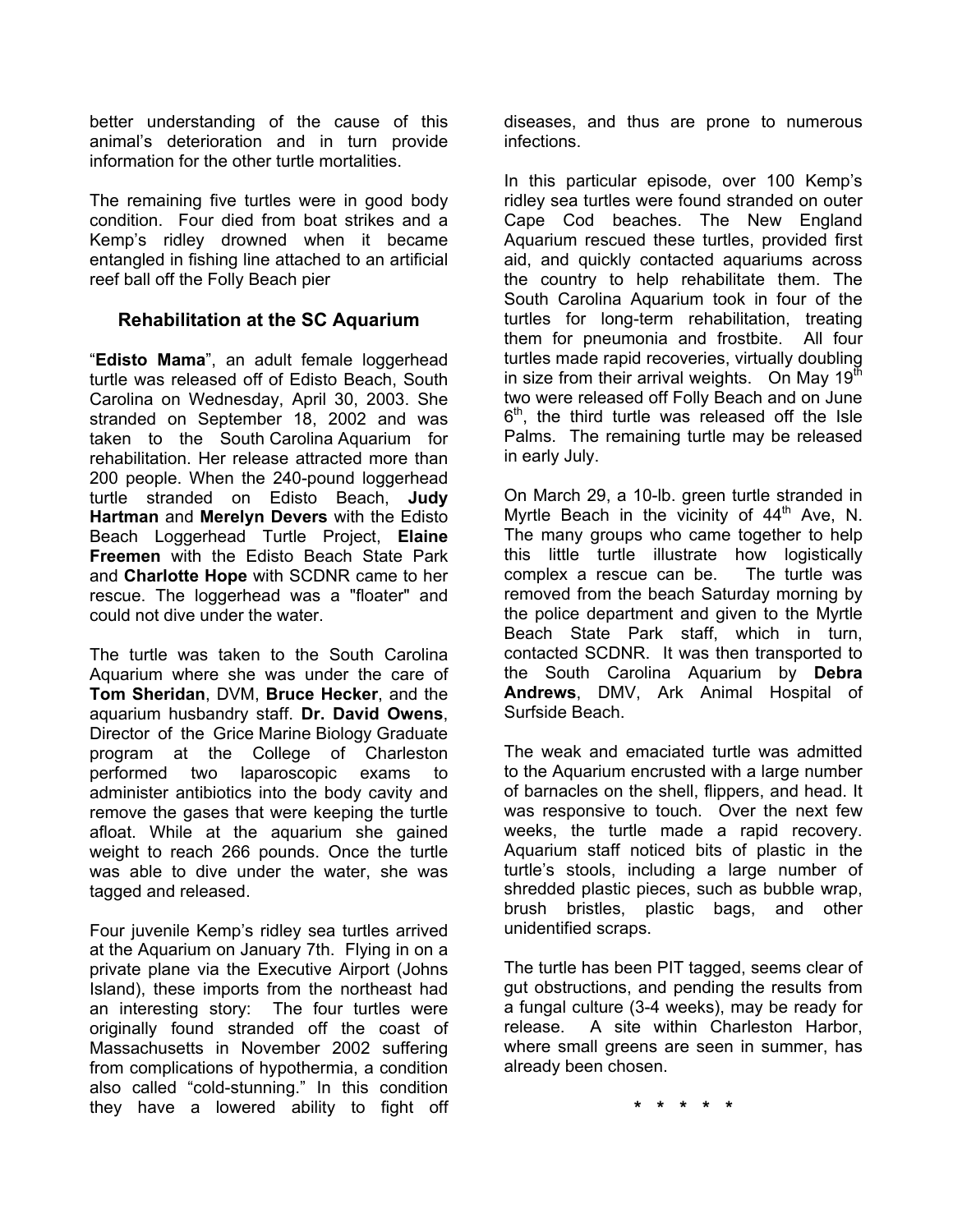### **Regional News**

#### North Carolina

**Dr. Matthew Godfrey,** North Carolina Sea Turtle Coordinator, reports it has been a busy spring in North Carolina. Since the beginning of May, there have been more than 141 strandings (118 loggerheads, 11 Kemp's ridleys, 7 leatherbacks and 5 green turtles). The leatherback strandings all occurred in a span of about 12 days, and five of the leatherbacks showed signs of boat collision/propeller wounds. On June 4, 13 rehabilitated turtles were released from the Topsail Rehabilitation Center. The nesting season is slowly picking up speed, with more than 70 recorded nests throughout the state, all exclusively loggerheads.

Although not directly related to sea turtles, the NC State Legislature recently passed a bill protecting all freshwater and terrestrial turtles from uncontrolled harvest. In the previous year, more than 20,000 turtles in NC were reported as being taken from the wild for sale or export.

#### Georgia

**Mark Dodd**, Georgia Sea Turtle Coordinator, reports that they have recorded 91 stranded sea turtles through the first week in June. This is a lot lower than 161 in 2002, but still higher than in 2001 and 2000, with 55 and 66, respectively. Also, a higher number were boat struck or diseased turtles with fewer fisheriesrelated mortalities. Nesting is slightly above average, but it is not a big year.

#### Florida

In his weekly stranding evaluations, **Dr. Allen Foley** (Florida Fish and Wildlife Conservation Commission) reported that there have been more strandings in Florida through May  $10<sup>th</sup>$ than in any previous year (beating the previous worst year by nearly 100). Dr. Foley reported that an unusual proportion of the strandings showed signs of disease (20 to 25 % this year versus 10% in an average year).

Along the west coast, the number of strandings is more than two times the previous 10-year average and is at least partly attributable to an on-going red tide event. The Florida Panhandle has also experienced elevated strandings and many of the turtles had been mutilated.

**Dr. Blair Witherington** provides some "seatof-the-pants" assessments of the Florida nesting season so far:

1. It looks like an "average" loggerhead nesting season so far, but that could change.

2. They are expecting a low green turtle nesting year (from 15 years of a biennial pattern) but there have been several green turtle nests already laid in late May.

3. There is a very good chance that leatherback nesting will set a record above the previous one in 2001. Brevard County, for instance, has a record number for this year and there is still some leatherback nesting left to go.

#### Recovery Team News

On March 20, the Fish and Wildlife Service (FWS) and the National Marine Fisheries Service (NMFS) published a joint notice in the *Federal Register* to announce their intention to revise the Atlantic loggerhead sea turtle recovery plan. Several meetings of the Recovery Team have been held. On April 8-9, forty-one representatives attended a "stakeholder" meeting in Silver Spring, Maryland. The purpose of the meeting was to exchange information and discuss the recovery planning process, major threats to the species, and stakeholder concerns. **Sarah Dawsey** and **Paula Sisson**, FWS and **DuBose Griffin** and **Sally Murphy**, SCDNR represented South Carolina. A summary of the meeting will be posted on the Team's web page:

http://northflorida.fws.gov/SeaTurtles/loggerhe ad-recovery/default-loggerhead.htm.

In April, the Florida Senate and House decided to toughen the penalties for poaching sea turtle eggs. Senate Bill 174 creates a \$100 per egg penalty for illegal possession of any sea turtle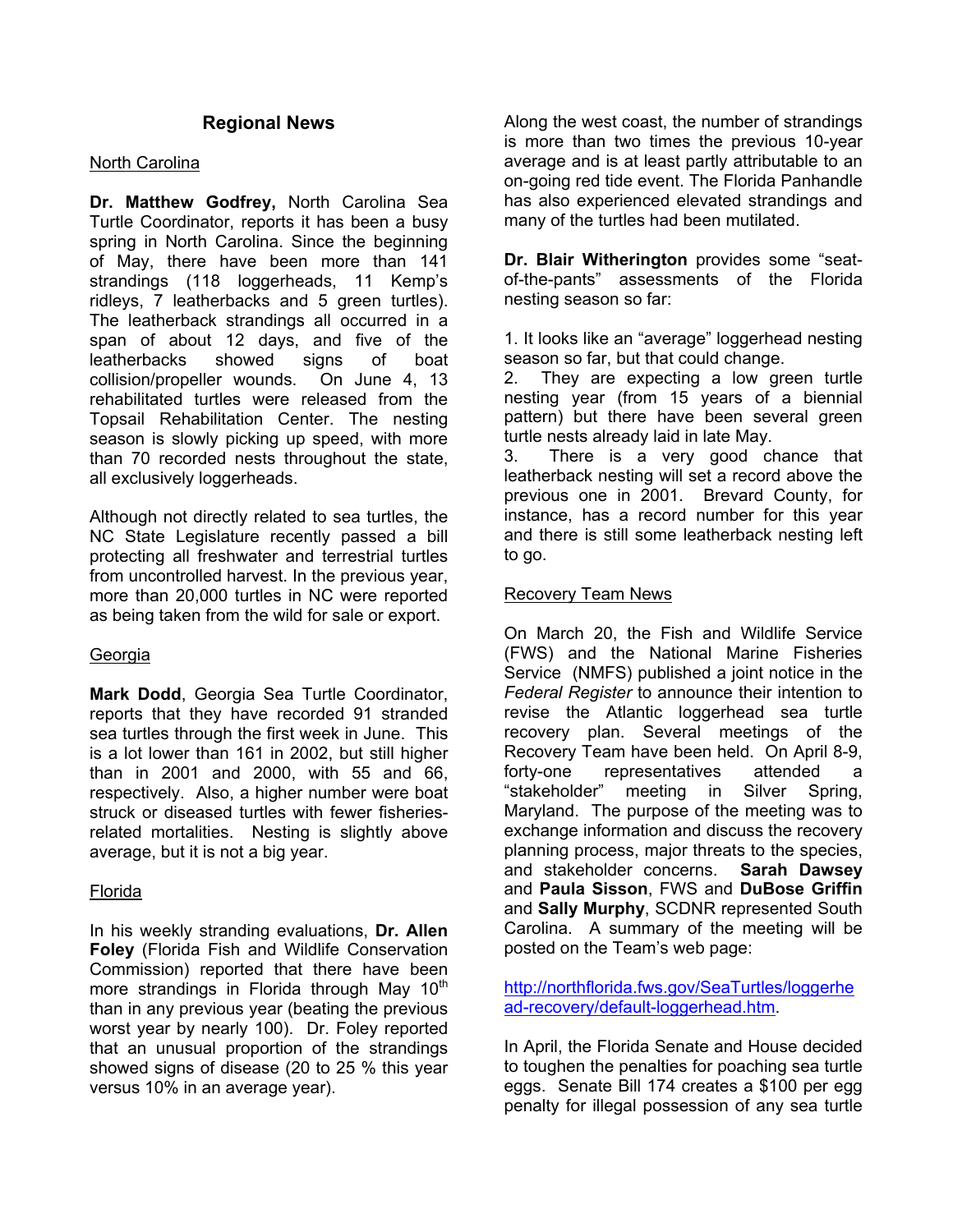eggs. And, any person, firm or corporation in possession of more than 11 eggs, or who knowingly commits, solicits or conspires to commit, a violation of Florida's Marine Turtle Protection Act commits a third-degree felony and is subject to imprisonment for up to 5 years and/or a fine of up to \$5,000. If approved by the Governor, the law will take effect on July 1, 2003. --*Sandy MacPherson*, National Sea Turtle Coordinator with the U.S. Fish and Wildlife Service.

| <b>Thru 5/31</b>          | 2002           | 2003           | Inc/Dec |
|---------------------------|----------------|----------------|---------|
| Myrtle Beach S. P.        | 0              | 1              |         |
| Huntington Beach S. P.    | 0              | 1              |         |
| S.C.U.T.E.                | 12             | 6              | $-50%$  |
| South Island              | 14             | 9              | $-36%$  |
| Cape Island               | 153            | 132            | $-14%$  |
| Lighthouse Island         | 15             | 37             | 147%    |
| Dewees Island             | 5              | 5              | 0%      |
| Sullivans/Isle of Palms   | 9              | $\overline{7}$ | $-22%$  |
| Folly Beach               | 11             | 6              | -45%    |
| Kiawah Island             | 49             | 50             | 2%      |
| Seabrook Island           | $\overline{7}$ | 11             | 57%     |
| Botany Bay Isl & Plan     | 48             | 47             | $-2%$   |
| Edingsville Beach         | 16             | 17             | 6%      |
| Edisto Beach S. P.        | 15             | 22             | 47%     |
| Edisto Beach              | 19             | 12             | $-37%$  |
| Harbor Island             | 6              | 12             | 100%    |
| Hunting Island            | 8              | 16             | 100%    |
| Fripp Island              | 6              | 9              | 50%     |
| Pritchards Island         | 33             | 17             | $-48%$  |
| St. Phillips Island       | $\overline{7}$ | 4              | $-43%$  |
| <b>Hilton Head Island</b> | 47             | 36             | $-23%$  |
| TOTAL                     | 480            | 457            | $-5%$   |

#### **Nesting Update**

#### **Nesting News**

The loggerheads surprised us again this season by nesting early despite the cold winter. The first nest called into the office was on Botany Island on May 1<sup>st</sup>. Soon after that, more beaches were reporting that they had early nests as well. However, the overall

nesting effort is below last year for this same time period.

Another surprise was finding a leatherback track on Hilton Head Island during the morning of May 28<sup>th</sup>. No eggs were found, even with the use of shovels. On May  $30<sup>th</sup>$  and again on May 31<sup>st</sup>, leatherback crawls were found on Hunting Island State Park beach. Both were non-nesting as well.

On Tuesday, June  $3<sup>rd</sup>$ , a leatherback was spotted during an aerial survey about 1.5 miles off the north end of Fripp Island. Whether this was the same turtle is anyone's guess.

#### **New South Carolina Marine Turtle Conservation Program Web Site**

We are pleased to announce that the South Carolina Marine Turtle Conservation Program now has an official web site. The site provides extensive information about the program, news and events, and research. It also provides resources to our South Carolina Sea Turtle volunteers. Please visit our web site at http://www.dnr.state.sc.us/marine/turtles.

#### **Research**

#### Satellite Tracking of Nesting Loggerheads

Last July, coastal staff of the Wildlife Diversity Section of DNR assisted by Cape Romain staff attached satellite transmitters to five nesting females. The goal of the project is to determine post-nesting movements, migration routes, and the size and location of foraging areas. Maps of the turtles can be viewed on the Marine Turtle Conservation Program web site http://www.dnr.state.sc.us/marine/turtles.

Signals from the four turtles that migrated north became very intermittent, due to problems with the electronics. "**Sarah**" and "**Celeste**" the only ones still sending signals, have begun their migrations back to the foraging grounds they occupied in the fall.